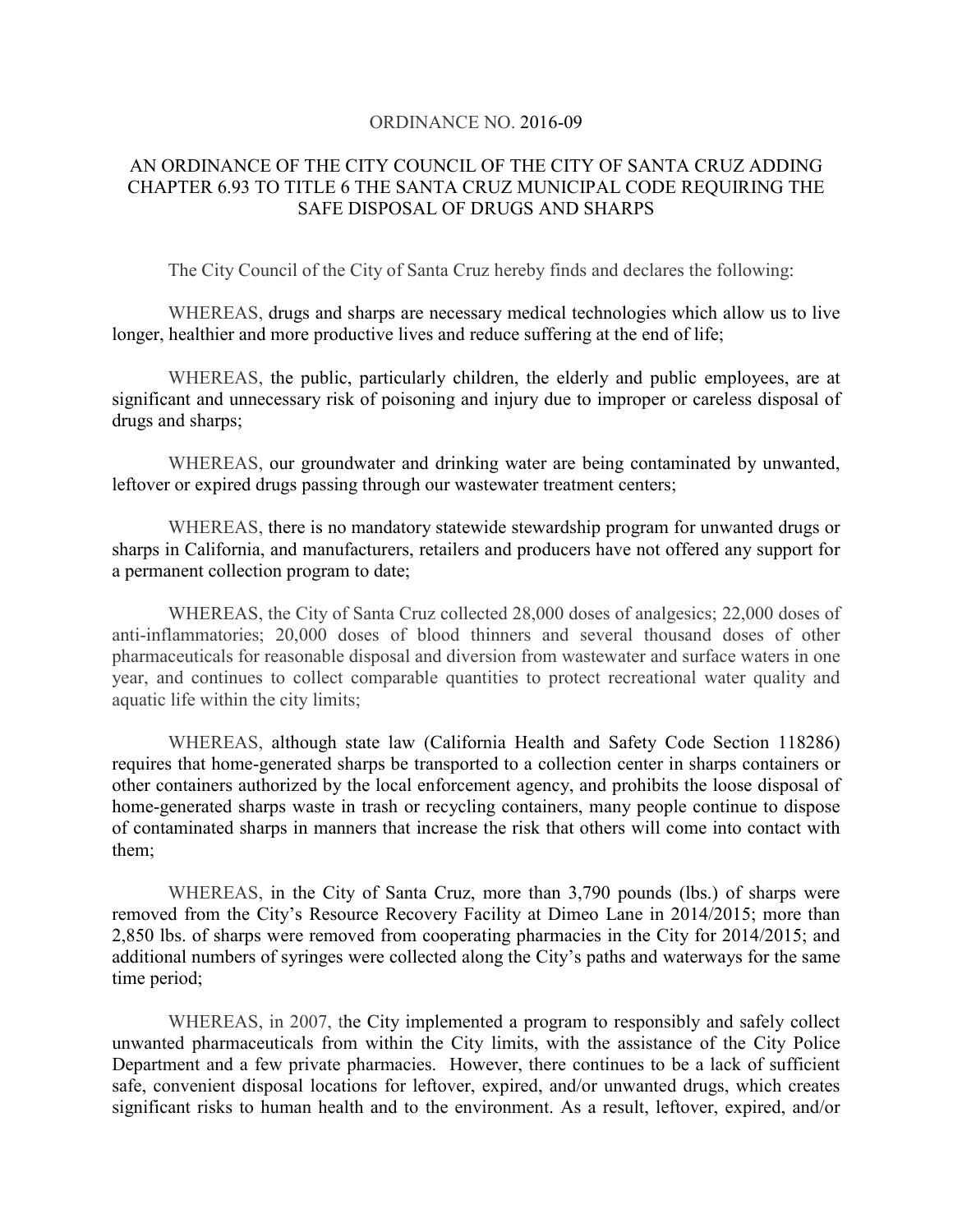unwanted drugs are often left in homes where they can be accidentally ingested or abused by children, adults, and the elderly, increasing the risk of poisoning, addiction, and death;

WHEREAS, each year, more than 9,000 young children are hospitalized after accidentally ingesting prescription drugs, and drug overdose deaths have been rising steadily over the past two decades. Nearly 9 out of 10 poisoning deaths are caused by drugs. In 2011, 80 percent of the 41,340 drug overdose deaths in the United States were unintentional;

WHEREAS, unwanted drugs are also often flushed down toilets or sinks. However, municipal wastewater treatment plants are not designed to remove the complex compounds in the drugs that end up in the sewer system. As a result, drugs can pass through wastewater treatment systems and contaminate receiving waters;

WHEREAS, an Environmental Protection Agency report on drinking water released in December 2013 tested effluent samples from 50 large wastewater treatment plants nationwide for active pharmaceutical ingredients and metabolites. Out of the 63 total compounds tested for (including, without limitation, pain relief medicines like oxycodone, high blood pressure medications and over-the-counter drugs like acetaminophen and ibuprofen), 43 were detected in at least one of the samples and all samples were found to contain at least one pharmaceutical compound. The presence of pharmaceuticals in surface water is well documented to have ecological impacts, including negative effects on fish and other aquatic life;

WHEREAS, establishing a safe, convenient collection and disposal system for leftover, expired, and unwanted drugs will reduce unintentional poisonings and drug overdose deaths by making drugs less accessible to persons who might accidentally ingest or abuse them;

WHEREAS, establishing a safe, convenient collection and disposal system for leftover, expired, and unwanted drugs will also reduce the number of people who misuse and become addicted to prescription drugs;

WHEREAS, establishing a safe, convenient collection and disposal system for leftover, expired, and unwanted drugs will also reduce the quantity of pharmaceutical compounds that are discharged into the Monterey Bay National Marine Sanctuary and other environmentally sensitive waters throughout the City;

WHEREAS, by 2020, California Assembly Bill No. 341 requires diversion of 75% of waste that would otherwise go to landfills statewide. Local jurisdictions are responsible for increasing diversion of solid waste, including pharmaceutical and sharps waste;

WHEREAS, Extended Producer Responsibility (EPR) laws, sometimes referred to as Product Stewardship laws, place responsibility for end-of-life management of consumer products on the manufacturers and producers of the products, while encouraging product design that minimizes negative impacts on human health and the environment at every stage of the product's lifecycle;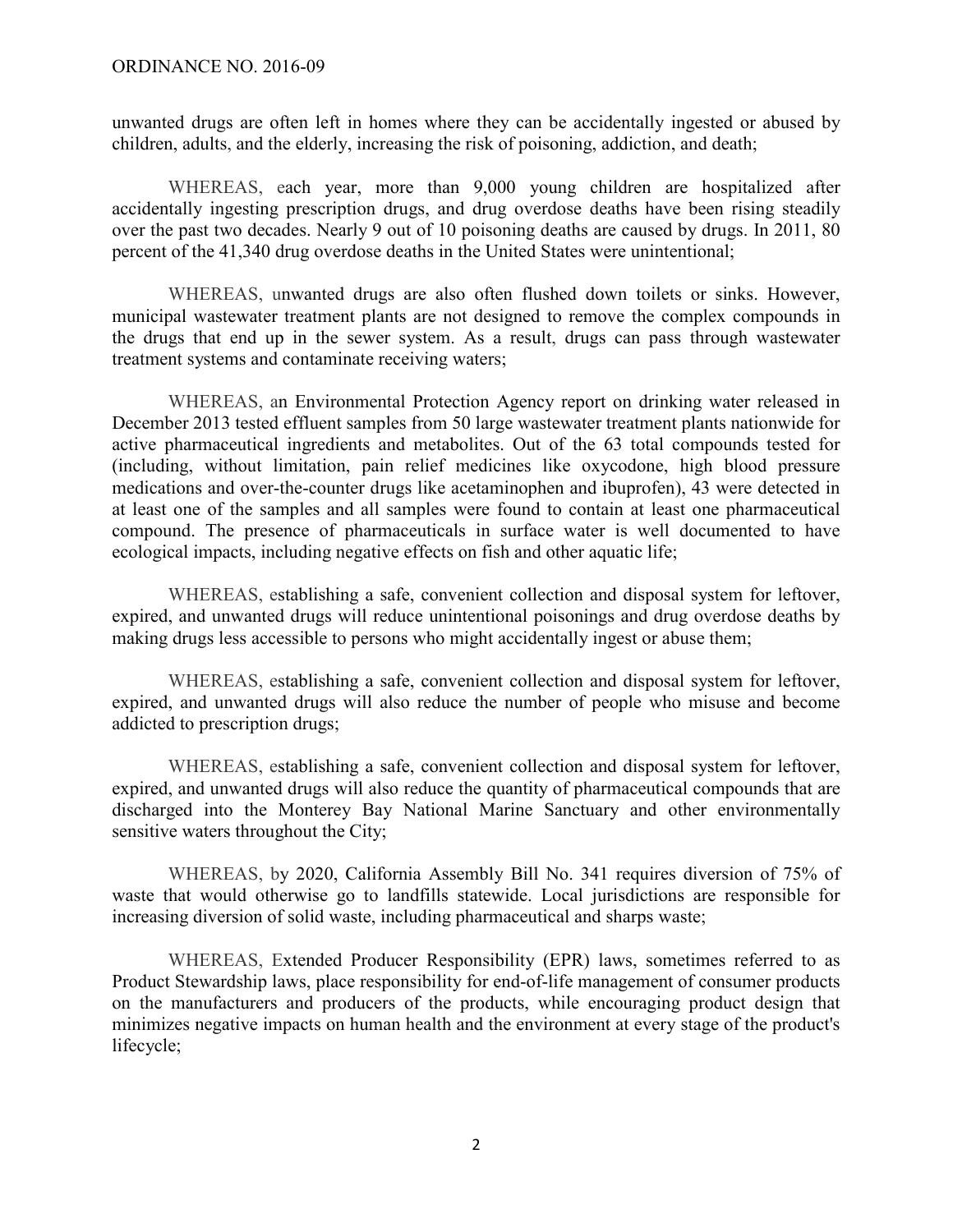#### ORDINANCE NO. 2016-09

WHEREAS, many local and national governmental bodies support EPR, including CalRecycle (formerly the California Integrated Waste Management Board), the National Association of Counties, and the National League of Cities;

WHEREAS, California has passed four significant products stewardship laws for mercury thermostats (AB 2347, enacted as Chapter 572 of the statutes of 2008), carpet (AB 2398, enacted as Chapter 681 of the statutes of 2010), paint (AB 1343, enacted as Chapter 420 of the statutes of 2010) and mattresses (SB 254, enacted as Chapter 388 of the statues of 2013). All four laws require producers to establish and fund product stewardship programs for their waste streams;

WHEREAS, in 2010, Congress passed the "Secure and Responsible Drug Disposal Act of 2010," Public Law No. 111-273, which authorized the Attorney General to expand the methods through which pharmaceuticals classified as controlled substances may be collected, including through collection at pharmacies. The goal of the bill was to increase opportunities for drug collection in order to reduce substance abuse, accidental poisoning, and the release of harmful substances into the environment. On October 9, 2014, the Drug Enforcement Agency promulgated regulations implementing that Act. These regulations, among other things, authorize retail pharmacies to maintain secure collection bins for controlled substances;

WHEREAS, Mexico, a number of Canadian provinces, much of Europe and several other countries already have active, well-established EPR drug disposal programs in place. British Columbia has had a manufacturer-funded drug collection program in place since 1996. Ontario began a program in July 2010 and Manitoba began its program in April 2011. France, Spain, and Portugal, among other countries, have national collection programs, which are paid for by drug companies and operated by product stewardship associations on their behalf. Many of the same drug companies that participate in these programs manufacture drugs sold in the United States;

WHEREAS, in 2012, Alameda County became the first local government in the United States to pass legislation requiring pharmaceutical companies to design, fund, and operate a program to safely collect and dispose of unwanted drugs, similar to the take-back programs in Canada's pharmacies. On September 30, 2014, the Ninth Circuit Court of Appeal rejected a legal challenge to Alameda County's ordinance brought by pharmaceutical trade associations. *Pharm. Research & lvlfrs. Of Am. v. Cty. of Alameda,* 13~16833, 768 F.3d1037 (9th Cir. 2014). The U.S. Supreme Court subsequently declined to hear an appeal of this ruling;

WHEREAS, King County, Washington as well as the City and County of San Francisco and the Counties of Santa Cruz, San Mateo, Santa Clara, San Luis Obispo and Marin have enacted similar ordinances requiring drug manufacturers to design, fund, and operate programs to safely collect and dispose of local residents' unwanted drugs and/or sharps;

WHEREAS, there is demand in the City of Santa Cruz for a permanent drug and sharps stewardship program;

WHEREAS, beginning in 2007, the City of Santa Cruz has operated a voluntary Cityfunded collection program, pursuant to which the City and the County of Santa Cruz have been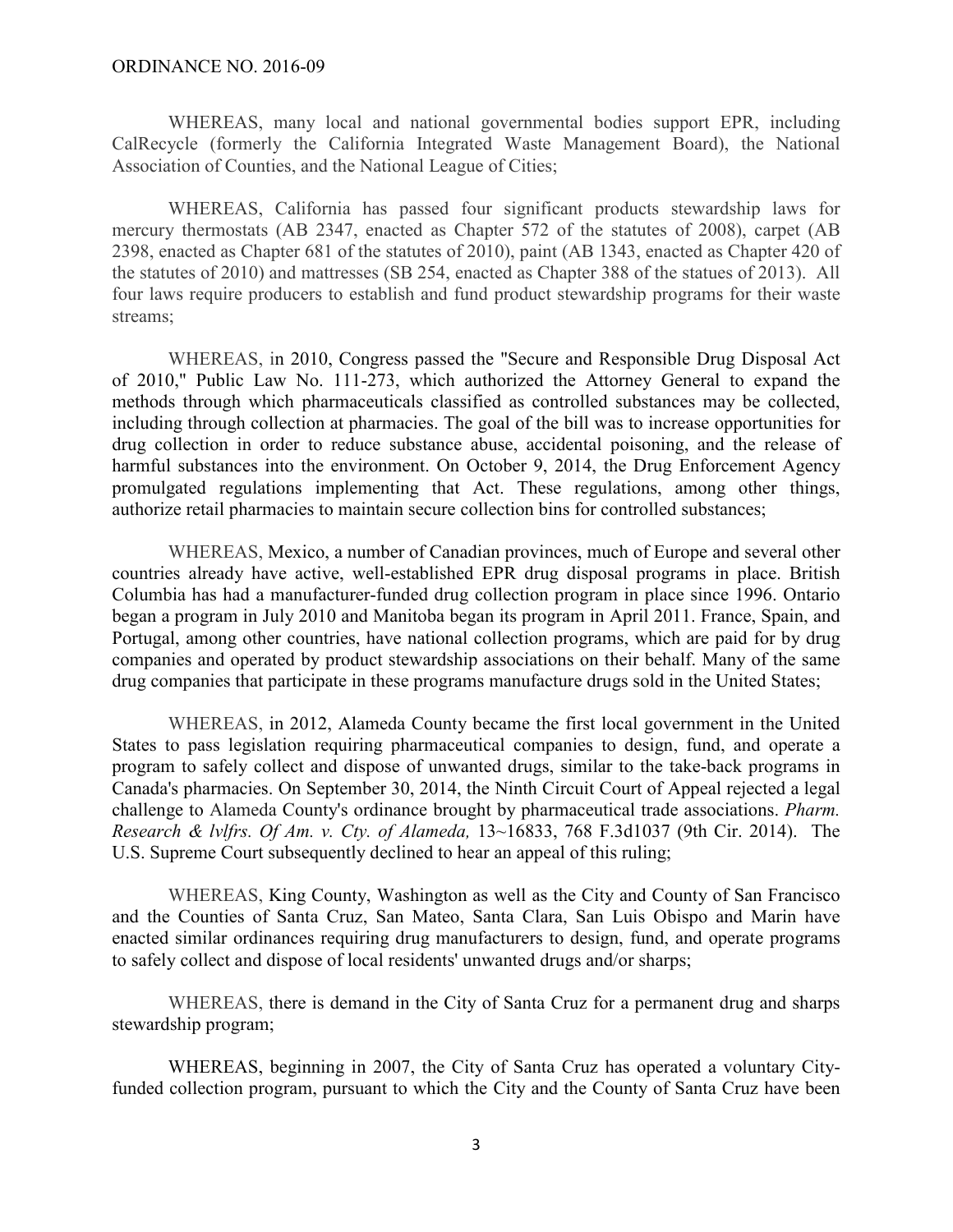working together with the cities of Watsonville, Capitola and Scotts Valley since 2008 to provide a convenient and permanent system to collect unwanted pharmaceuticals. As of October 2015, this program consists of 46 locations at pharmacies, police departments, and sheriff's stations, which collect both controlled and non-controlled substances, as well as city and county household hazardous waste disposal sites. Currently 14 of these disposal sites are located in the City. Participation in collection and disposal of unwanted drugs is still voluntary, resulting in a patchwork of businesses participating in one or both programs, leading to confusion among consumers and sometimes improper disposal in the wrong containers;

WHEREAS, on August 5, 2014 the Santa Cruz County Board of Supervisors passed an ordinance requiring the establishment of a sharps waste management program by all businesses selling or dispensing sharps within the unincorporated area of the County. The City and the County of Santa Cruz have been working together with the cities of Watsonville, Capitola and Scotts Valley to provide a convenient and permanent system to collect used sharps;

WHEREAS, on December 8, 2015, the Santa Cruz County Board of Supervisors passed an ordinance (Ordinance No. 5214, effective the  $31<sup>st</sup>$  day after the date of final passage) requiring the safe disposal of drugs and sharps and establishing a Product Stewardship Program to safely collect and dispose of unused/unwanted pharmaceutical and sharps waste from county residents. This City ordinance is intended to compliment and be consistent with Santa Cruz County's safe disposal of drugs and sharps ordinance (Santa Cruz County Code Chapter 7.95);

WHEREAS, a manufacturer and/or producer-funded collection and disposal program in the City for unwanted drugs and sharps would significantly increase convenient disposal options for City residents' unwanted drugs and sharps, enabling collection of larger quantities of unwanted drugs and sharps and reducing risks to public safety, health, and the environment;

BE IT ORDAINED by the City Council of the City of Santa Cruz as follows:

## **SECTION I**

The City of Santa Cruz Municipal Code is hereby amended by adding Chapter 6.93 to read as follows:

### **Chapter 6.93 CITY OF SANTA CRUZ SAFE DRUG AND SHARPS DISPOSAL**

| 6.93.010 | <b>Purpose and Intent.</b>                                |
|----------|-----------------------------------------------------------|
| 6.93.020 | Title.                                                    |
| 6.93.030 | Definitions.                                              |
| 6.93.040 | <b>Product Stewardship Program.</b>                       |
| 6.93.050 | <b>Product Stewardship Plan.</b>                          |
| 6.93.060 | <b>Disposal of Unwanted Products.</b>                     |
| 6.93.070 | Product Stewardship Program Promotion and Outreach.       |
| 6.93.080 | <b>Retailer and Provider Participation.</b>               |
| 6.93.090 | Lists of Producers and Manufacturers of Covered Drugs and |
|          | <b>Sharps</b>                                             |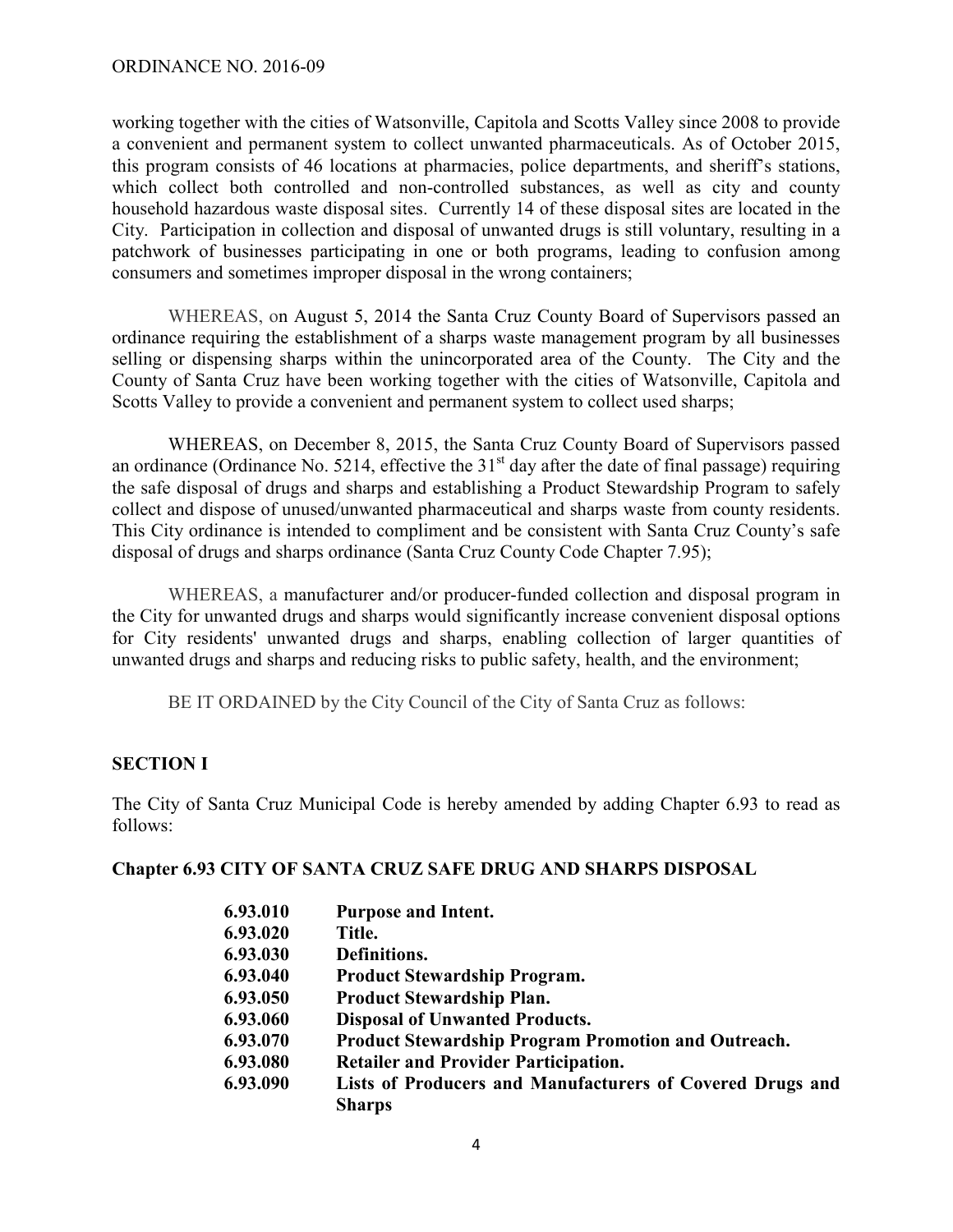| 6.93.100 | Reporting.                                        |
|----------|---------------------------------------------------|
| 6.93.110 | <b>Program Assessment and Collection of Data.</b> |
| 6.93.120 | <b>List of Producers.</b>                         |
| 6.93.130 | <b>Regulations and Fees.</b>                      |
| 6.93.140 | Enforcement.                                      |
| 6.93.150 | <b>Additional Provisions.</b>                     |
|          |                                                   |

### **6.93.010 PURPOSE AND INTENT.**

The purpose of this chapter is to protect the health, safety and welfare of the public and of the environment by providing for the safe and orderly collection and disposal of drug and sharps waste; and by placing responsibility for end-of-life management of drug and sharps products on the manufacturers and/or producers of the products, while encouraging product design that minimizes negative impacts on human health and the environment at every stage of the product's lifecycle.

#### **6.93.020 TITLE.**

This chapter may be cited as the "City of Santa Cruz Safe Drug and Sharps Disposal Ordinance."

#### **6.93.030 DEFINITIONS.**

For the purposes of this chapter, the following terms have the meanings given below.

- 1. "City Council" refers to the City Council of the City of Santa Cruz.
- 2. "City" means the City of Santa Cruz, California.
- 3. "Consumer Generators" means residents of single and multiple family residences or other locations who possess, dispose of and/or abandon household Drugs or Sharps. "Consumer Generators" does not include airport security, drug seizures by law enforcement, pharmacy waste, business waste, or any other source identified by the Department as a non-consumer source.
- 4. "Controlled Substance" for purposes of this chapter shall mean any substance listed under California Health and Safety Code Sections 11053 through 11058 and/or Title 21 of the United States Code, Sections 812 and 813 or any successor legislation.
- 5. "Cosmetics" means (a) articles intended to be rubbed, poured, sprinkled, or sprayed on, introduced into, or otherwise applied to, the human body, or any part thereof for cleansing, beautifying, promoting attractiveness, or altering the appearance, and (b) articles intended for use as a component of any such articles.
- 6. "Covered Drug" means all Drugs, including both brand name Drugs and Generic Drugs, and Prescription Drugs and Nonprescription Drugs. Notwithstanding the foregoing sentence, "Covered Drug" does not include: (a) vitamins or supplements; (b) herbal-based remedies and homeopathic drugs, products, or remedies; (c) Cosmetics, soap (with or without germicidal agents), laundry detergent, bleach, household cleaning products, shampoos, sunscreens, toothpaste, lip balm, antiperspirants, or other personal care products that are regulated as both Cosmetics and Nonprescription Drugs under the Federal Food, Drug, and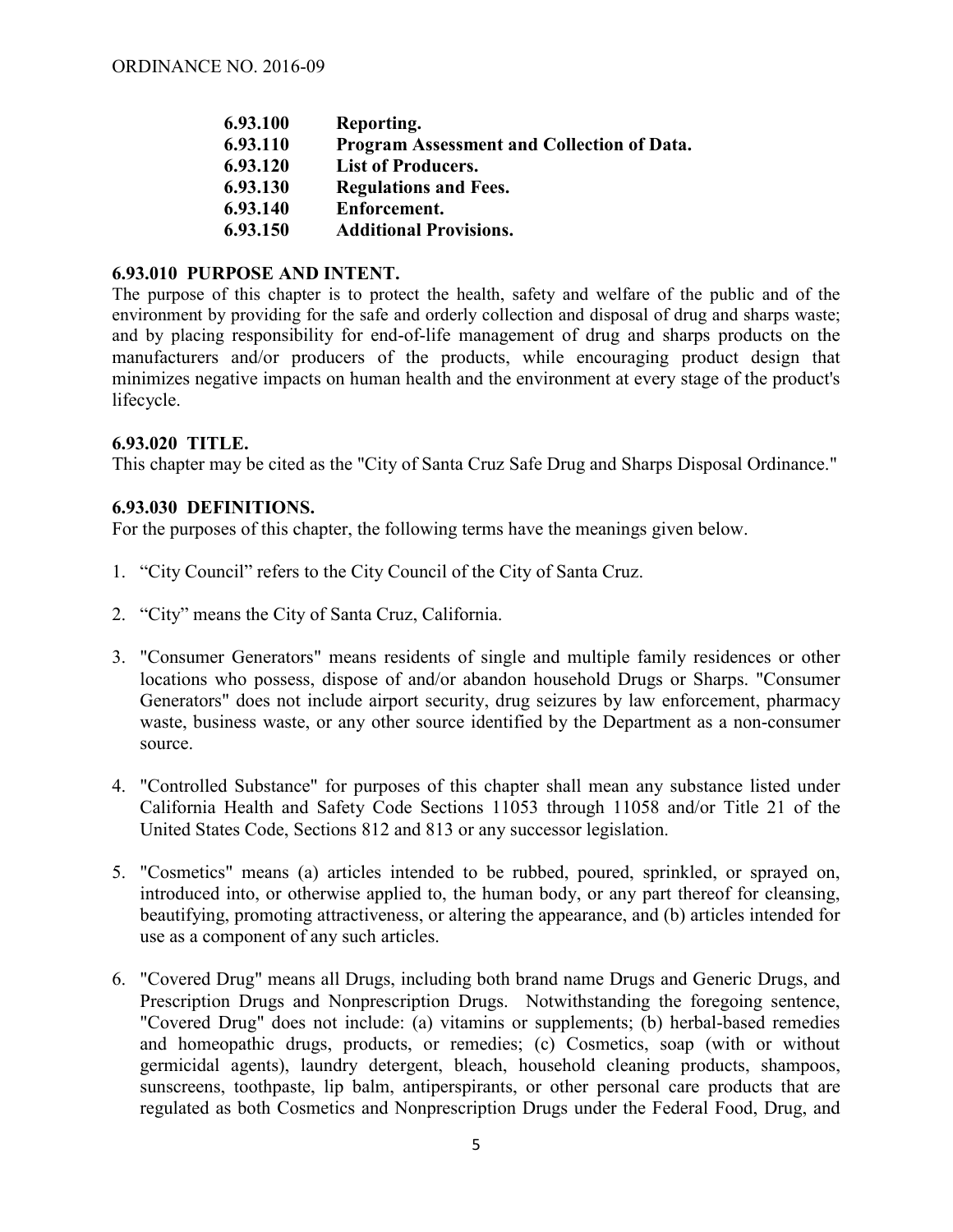Cosmetic Act ("FFDCA") (21 U.S.C. Section 301 *et seq.* (2002)); (d) Drugs for which Producers provide a take-back program as part of a Federal Food and Drug Administration managed risk evaluation and mitigation strategy (21 U.S.C. Section 355-1); (e) Drugs that are biological products as defined by 21 C.F.R. 600.3(h) as it exists on the effective date of this chapter if the Producer already provides a take-back program; and (f) pet pesticide products contained in pet collars, powders, shampoos, topical applications, or other delivery systems.

- 7. "County" means the County of Santa Cruz, California.
- 8. "Department" means the City of Santa Cruz Department of Public Works.
- 9. "Director" means the City of Santa Cruz Director of Public Works or his or her designee.
- 10. "Drug Wholesaler" means a Person that sells or distributes Drugs and Covered Drugs for resale to an Entity other than a consumer.
- 11. "Drugs" means: (a) articles recognized in the official United States Pharmacopoeia, the official National Formulary, the official Homeopathic Pharmacopoeia of the United States, or any supplement to any of them; (b) articles intended for use in the diagnosis, cure, mitigation, treatment, or prevention of disease in humans or other animals; (c) articles, other than food, intended to affect the structure or any function of the body of humans or other animals; and (d) articles intended for use as a component of any article specified in clause (a), (b), or (c) of this definition. Notwithstanding the foregoing sentence, "Drugs" does not include or mean medical devices, their component parts or accessories.
- 12. "Entity" means a Person other than an individual.
- 13. "Generic Drug" means a Drug that is chemically identical or bioequivalent to a brand name Drug in dosage form, safety, strength, route of administration, quality, performance characteristics, and intended use, though inactive ingredients may vary.
- 14. "Hazardous Waste" means a "hazardous waste" as defined in the Federal Resource Conservation and Recovery Act (RCRA) of 1976, as amended (42 USCA § 6901 *et seq*.) and the implementing regulations (40 C.F.R. §§239 through 282), as amended. This waste includes, but is not limited to, bulk chemotherapy drugs, P-listed waste, U-listed waste and characteristic hazardous waste.
- 15. "Manufacture" means the production, preparation, propagation, compounding, or processing of Drugs or Sharps but does not include the activities of a Repackager, Wholesaler or medical practitioner who distributes or dispenses such substances or devices in the ordinary course of his or her professional practice or prepares, compounds, packages or labels such substances or devices.
- 16. "Manufacturer" means a Person engaged in the Manufacture of Drugs or Sharps.
- 17. "Mail-back Program" means a system whereby Consumer Generators of Unwanted Products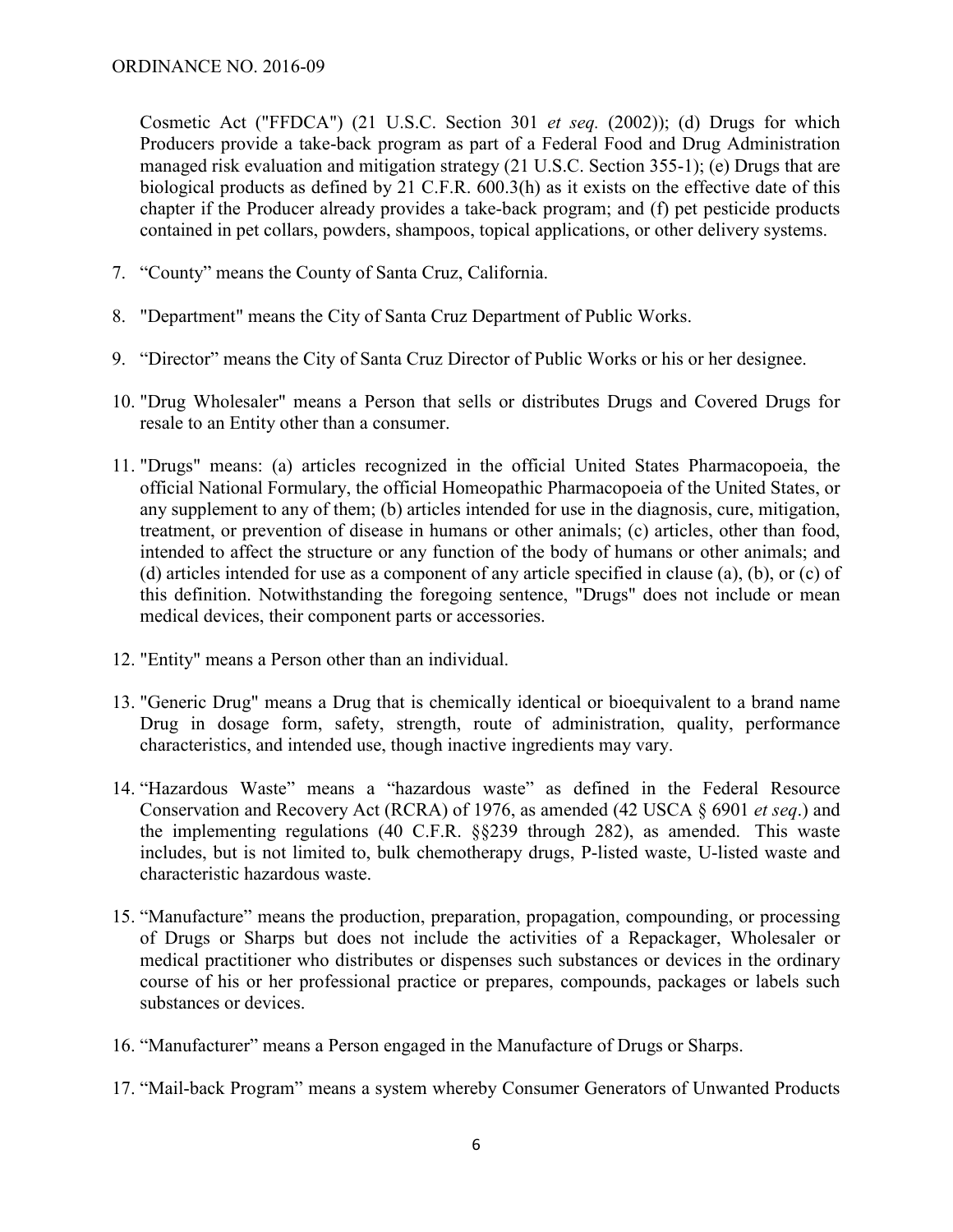obtain prepaid and preaddressed mailing envelopes in which to place Unwanted Products for shipment to an Entity that will dispose of them safely and legally.

- 18. "Medical Waste" means "Medical waste" as defined in Section 117690 of the California Health and Safety Code, as amended.
- 19. "Nonprescription Drug" means any Drug that may be lawfully sold without a prescription.
- 20. "Person" means an individual, firm, sole proprietorship, corporation, limited liability company, general partnership, limited partnership, limited liability partnership, association, cooperative, or other entity of any kind or nature, however organized.
- 21. "Pharmacy" means a place licensed by the State of California Board of Pharmacy where the practice of pharmacy is conducted.
- 22. "Plan" or "Product Stewardship Plan" means a product stewardship plan required under this chapter that describes the manner in which a Product Stewardship Program will be provided.
- 23. "Plan Operator" means the Person that develops, implements and operates a Product Stewardship Plan, including but not limited to a Producer or Stewardship Organization.
- 24. "Prescription Drug" means any Drug, including, but not limited to, any Controlled Substance, that is required by federal or state law, rule or regulation to be dispensed by prescription only or is restricted to use by practitioners only.
- 25. "Producer" shall be determined, with regard to Covered Drugs and Sharps that are sold, offered for sale, or distributed in the City as meaning one of the following:
	- (a) The Person who Manufactures Covered Drugs or Sharps and who sells, offers for sale, or distributes Covered Drugs or Sharps in the City under that Person's own name or brand.
	- (b) If there is no Person who sells, offers for sale, or distributes Covered Drugs or Sharps in the City under the Person's own name or brand, the Producer of Covered Drugs or Sharps is the owner or licensee of a trademark or brand under which the Covered Drugs or Sharps are sold or distributed in the City, whether or not the trademark is registered.
	- (c) If there is no Person who is a Producer of Covered Drugs or Sharps for purposes of paragraphs (a) and (b), the Producer of Covered Drugs or Sharps is the Person who brings the Covered Drug into the City for sale or distribution.

Notwithstanding the foregoing, "Producer" does not include: (i) a Retailer or Repackager that only puts its label on a Covered Drug or Sharps; (ii) a pharmacist who dispenses Prescription Drugs to, or repackages or compounds a prescribed individual Drug product for a consumer; or (iii) a Drug Wholesaler who is not also a Manufacturer.

26. "Product Stewardship Program" or "Program" means a program financed, developed,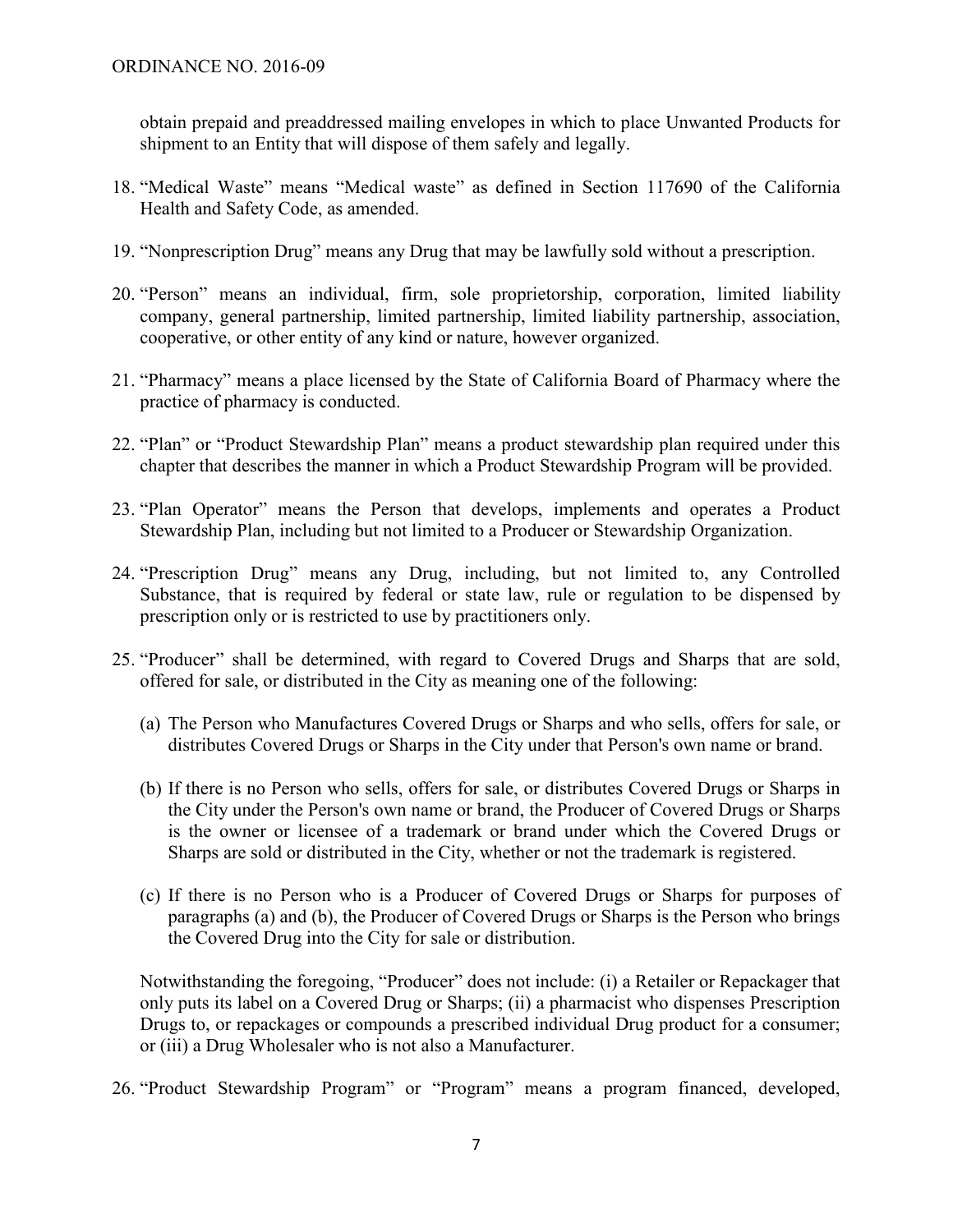implemented, and operated by Producers to collect, transport, and dispose of Unwanted Products.

- 27. "Provider" means any Person that sells or otherwise furnishes Drugs or Sharps to consumers at a medical or veterinary office, clinic, hospital or approved needle-exchange program located in the City.
- 28. "Public Hearing" means any hearing held by the Department or the City which is open to the public for the purposes of collecting public comment. It does not necessarily refer to meetings of the City Council.
- 29. "Repackager" means a Person who owns or operates an establishment that repacks, repackages, and/or re-labels a product or package (including a Covered Drug and/or Sharps) for further sale or for distribution without a further transaction.
- 30. "Retailer" means any Person that sells Drugs or Sharps directly to consumers at a business located in the City.
- 31. "Santa Cruz County Safe Drug and Sharps Disposal Ordinance" refers to Chapter 7.95 of the Santa Cruz County Municipal Code, entitled "Santa Cruz County Safe Drug and Sharps Disposal", as such may be amended.
- 32. "Sharps" means one or more hypodermic needles, pen needles, intravenous needles, lancets and other devices used to penetrate the skin for drawing blood, or for the delivery of medications or Drugs.
- 33. "Stewardship Organization" means an organization designated by a group of Producers to act as an agent on behalf of each Producers to operate a Product Stewardship Program.
- 34. "Unwanted Products" means Covered Drugs or Sharps no longer wanted by the owner or that have been abandoned, discarded, or are intended to be discarded by the owner.

## **6.93.040 PRODUCT STEWARDSHIP PROGRAM.**

- 1. Requirement for Sale. This chapter shall apply only to Producers whose Covered Drugs and/or Sharps are sold and/or distributed in the City and to Retailers who sell Covered Drugs and/or Sharps in the City. This chapter shall apply only to areas within the City limits. This chapter shall be administered and implemented by the City of Santa Cruz Department of Public Works. Each Producer shall participate in a Stewardship Program. Each Producer must:
	- (a) Operate, individually or jointly with other Producers, a Product Stewardship Program approved by the Department; or
	- (b) Enter into an agreement with a Stewardship Organization to operate, on the Producer's behalf, a Product Stewardship Program approved by the Department.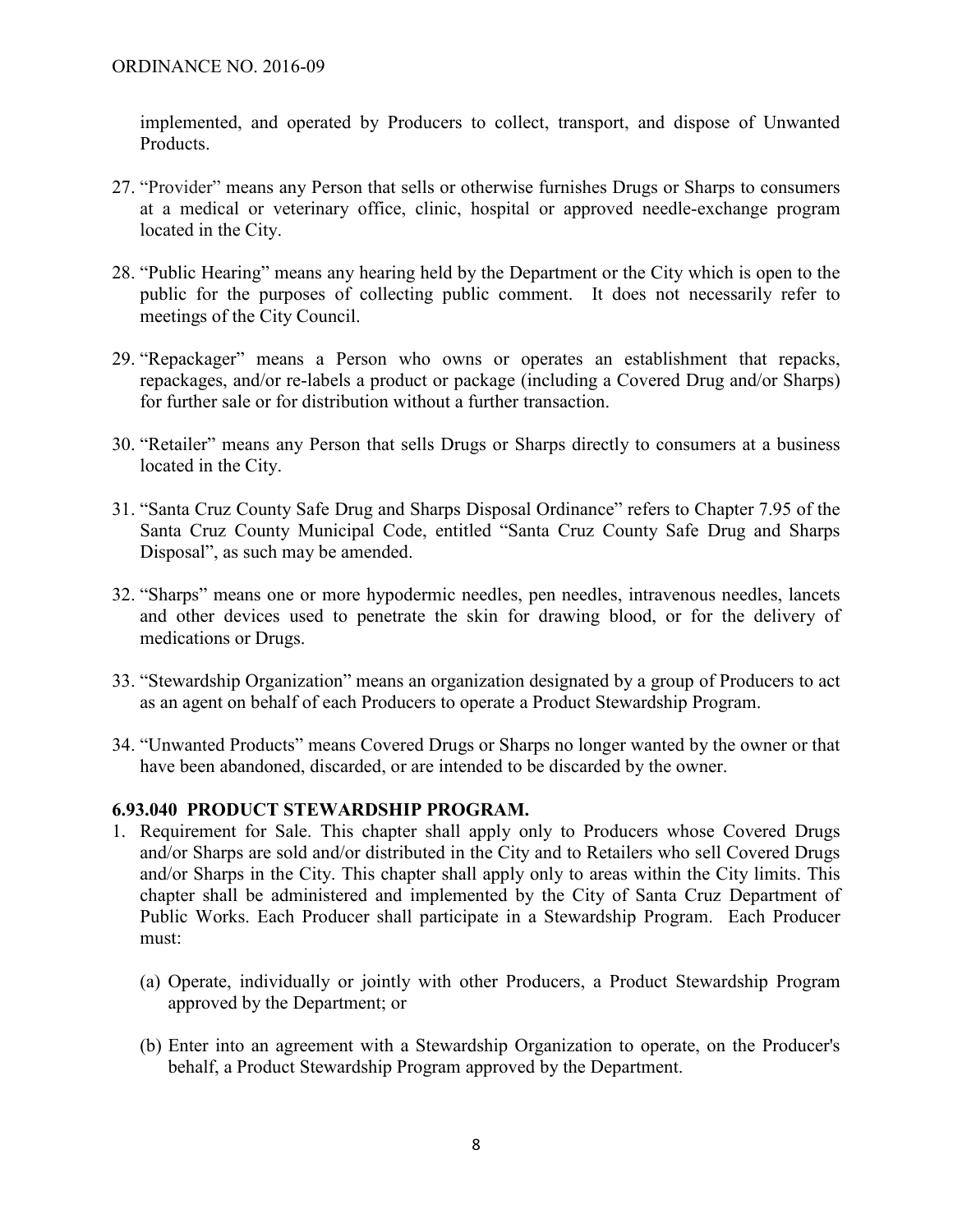- 2. Product Stewardship Program Costs.
	- (a) A Producer, group of Producers, or Stewardship Organization must pay all administrative and operational fees and costs associated with their Product Stewardship Program and related Product Stewardship Plan, including, but not limited to, the cost of collecting, transporting, and disposing of Unwanted Products collected from Consumer Generators and the recycling and/or disposal of packaging collected with the Unwanted Product.
	- (b) No Person or Producer may charge a specific point-of-sale fee to consumers to recoup the costs of their Product Stewardship Program, nor may they charge a specific point-ofcollection fee at the time the Unwanted Products are collected from Consumer Generators or delivered for disposal.
	- (c) A Producer, group of Producers, or Stewardship Organization must pay all costs and expenses incurred by the City, including but not limited to the Department, in the administration and enforcement of their Product Stewardship Program. Exclusive of fines and penalties, the City shall only recover its actual costs of administration and enforcement under this chapter and shall not charge any amounts under this chapter in excess of its actual administrative and enforcement costs.
	- (d) A Producer, group of Producers, or Stewardship Organization must pay all collection and disposal costs and expenses as of the date that the ordinance codified in this chapter becomes effective. If the City incurs any costs or expenses due to delays in establishment of an approved Stewardship Plan, the Producer, group of Producers, or Stewardship Organization must reimburse the City in full for such costs.

#### **6.93.050 PRODUCT STEWARDSHIP PLAN.**

- 1. Plan Content. Each Product Stewardship Program shall have a Product Stewardship Plan (which must be submitted, reviewed and approved in accordance with Section 6.93.050(3) below) that contains each of the following:
	- (a) Certification that the Product Stewardship Program will accept all Unwanted Products regardless of who produced them, unless excused from this requirement by the Department as part of the approval of the Plan;
	- (b) Contact information (including the name, physical and mailing address, telephone number, and email address) for the individual and the Entity submitting the Plan, the Plan Operator, and each of the Producers participating in the Product Stewardship Program;
	- (c) A description of the methods by which Unwanted Products from Consumer Generators will be collected and handled at all retail sale facilities of Sharps and Drugs in the City, including without limitation a description of bins to be used and collection methods;
	- (d) A description of the methods by which Unwanted Products from Consumer Generators will be collected and handled at all public health facilities in the City, as well as at such other locations as designated by the Department, including without limitation a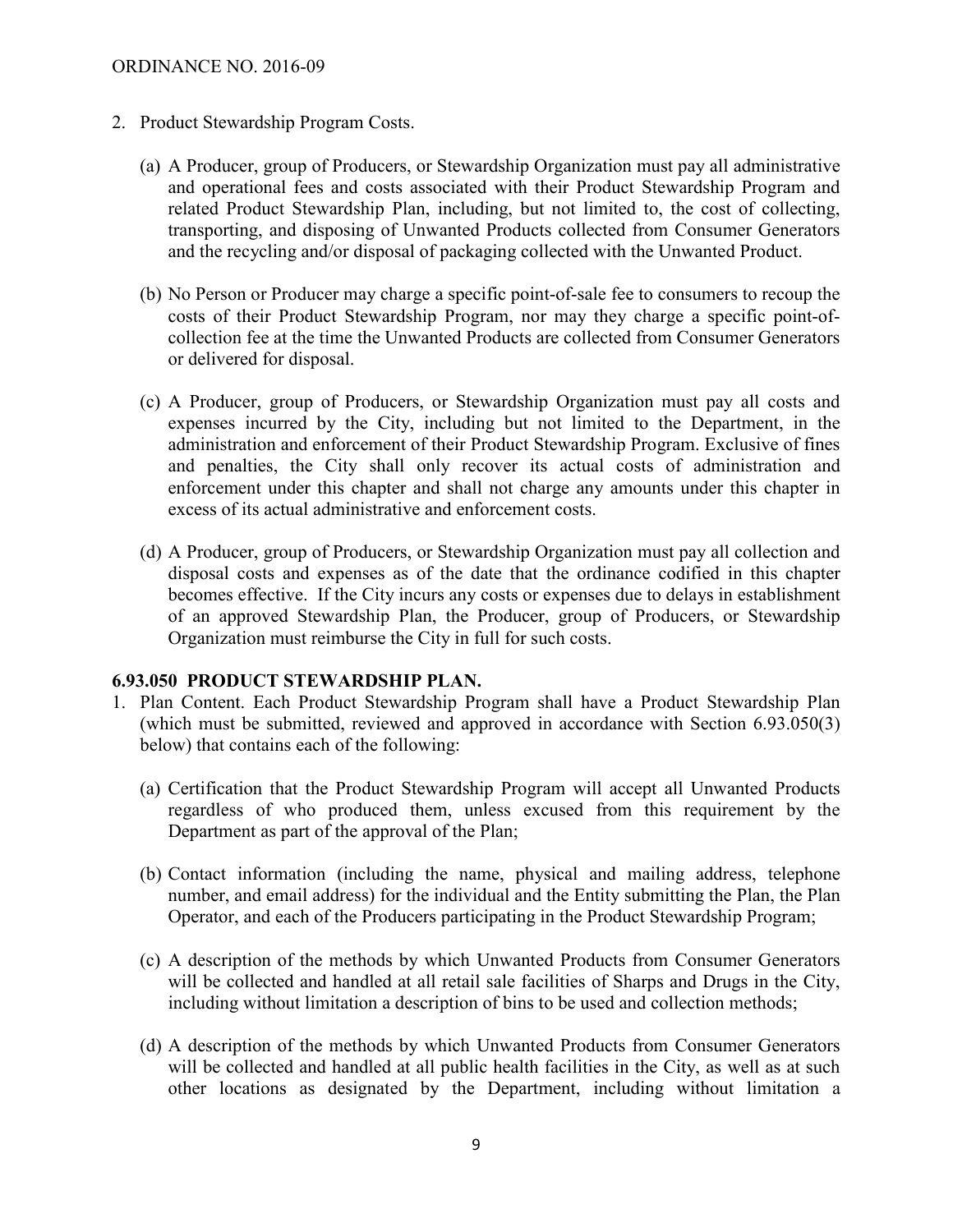description of bins to be used and collection methods;

- (e) The location of each collection site and locations where envelopes for a Mail-back Program are available (if applicable);
- (f) A list containing the name, location, permit status, and record of any penalties, violations, and/or regulatory orders received in the previous five years by each Person that will be involved in collecting and/or transporting Unwanted Products and each Medical Waste or Hazardous Waste disposal facility proposed to participate in the Product Stewardship Program;
- (g) A description of how the Unwanted Products will be safely and securely tracked and handled from collection through final disposal and the policies and procedures to be followed to ensure security;
- (h) A description of the public education and outreach activities required under this chapter and how their effectiveness will be evaluated;
- (i) A description of how the scope and extent of the Product Stewardship Program are reasonably related to the amount of Covered Drugs and Sharps that are sold in the City, by the Producer or group of Producers;
- (j) A starting date when collection of Unwanted Products will begin;
- (k) A description of how support will be provided to any law enforcement agencies within the City that have, or later agree to have, a collection program for Controlled Substances, including, without limitation: (i) the provision of a collection kiosk with appropriate accessories and signage, (ii) an ability to accept Controlled Substances and other Covered Drugs, and (iii) technical support up to and including an appropriate Person to provide on-site assistance with the sorting and separation of Controlled Substances at no cost to a participating law enforcement agency;
- (l) If more than one Producer will be involved in a proposed Product Stewardship Program, then the Product Stewardship Plan for that Program must include a fair and reasonable manner for allocating the costs of the Program among the participants in that Program, such that the portion of costs paid by each Producer is reasonably related to the amount of Covered Drugs and Sharps that Producer sells in the City.
- 2. Existing County-Approved Product Stewardship Plan. If a Producer, group of Producers, or Stewardship Organization is/are operating a Product Stewardship Program within the County under an existing Product Stewardship Plan that has been approved by the County of Santa Cruz in accordance with Chapter 7.95 of the Santa Cruz County Code ("County-Approved Plan"), such Producer, group of Producers, or Stewardship Organization may comply with Section 6.93.050(1) above, by supplementing such County-Approved Plan to cover the City and include all items listed in Section 6.93.050(1) above. The Product Stewardship Plan, as supplemented, must be submitted to the Department for review and approval of the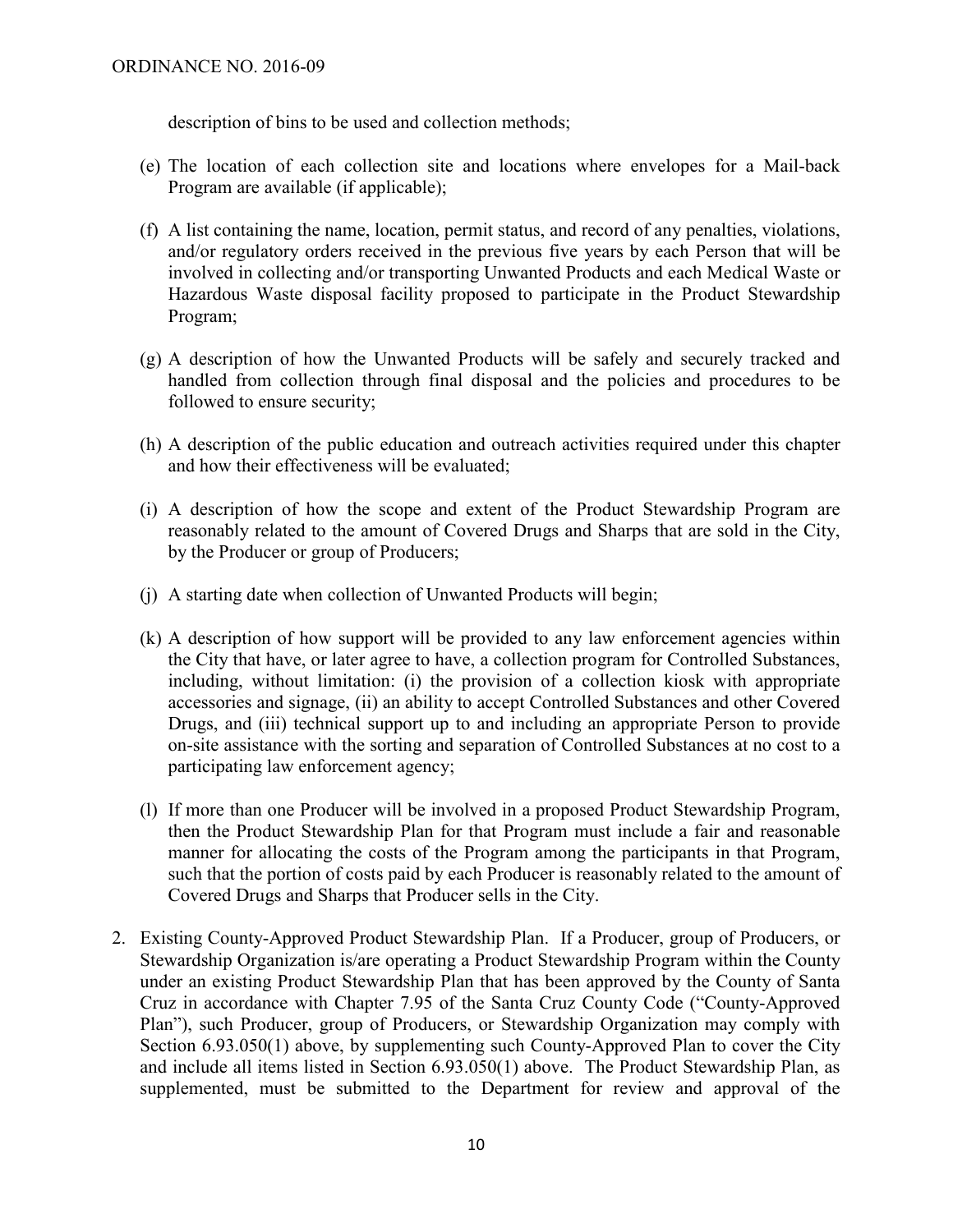provisions relating to and/or applicable to the City in accordance with Section 6.93.050(3) below.

- 3. Department Review and Approval—Updates.
	- (a) No Producer, group of Producers, or Stewardship Organization within the City may begin collecting Unwanted Products to comply with this chapter until it has received written approval of its Product Stewardship Plan from the Department. The City may continue collection on an interim basis if there is any delay in establishing a Stewardship Program as required under this chapter. Once approved by the Department, each Product Stewardship Plan must receive prior written approval from the Department for any proposed changes to the Plan.
	- (b) All Product Stewardship Plans must be submitted to the Department for approval. Each Producer, group of Producers, or Stewardship Organization operating a Product Stewardship Program shall submit its initial Product Stewardship Plan (conforming to the above requirements) to the Department for review within sixty (60) days after the effective date of this chapter, or at a later date as approved in writing by the Department.
	- (c) Within sixty (60) days after the Department's receipt and review of a Product Stewardship Plan, the Department will determine whether the Plan complies with the requirements of this chapter and of any regulations adopted pursuant to this chapter. The Department may at its sole discretion conduct a noticed Public Hearing as part of this process.
		- i. As part of its approval, the Department may set reasonable performance goals for the Program.
		- ii. If the Department approves a Plan, it shall notify the applicant of its approval in writing.
		- iii. If the Department rejects a Plan, it shall notify the applicant in writing of its reasons for rejecting the Plan. The Department may reject a Plan without conducting a Public Hearing.
		- iv. An applicant whose Plan has been rejected by the Department must submit a revised Plan to the Department within thirty (30) days after receiving notice of the rejection. The Department may require the submission of a further revised Plan or, at its sole discretion, the Department may (without any obligation to do so) develop, approve and impose upon the applicant the Department's own Product Stewardship Plan or an approved Plan submitted by other Producer(s) pursuant to this chapter. The imposed Plan will be presented at a Public Hearing. The Department is not required, and nothing in this chapter shall be interpreted as requiring, the Department to create or impose a Product Stewardship Plan.
		- v. If the Department rejects a revised Product Stewardship Plan or any other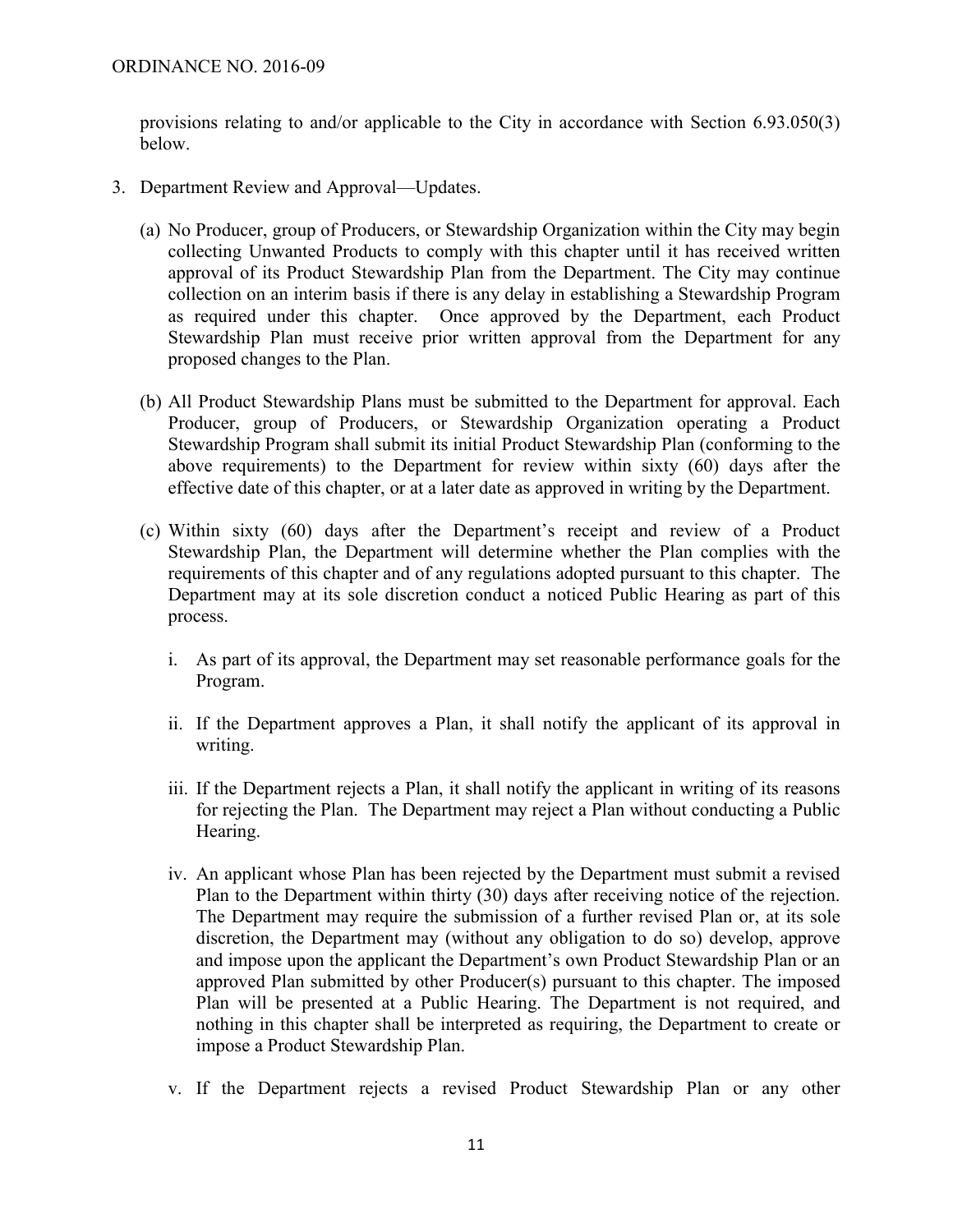subsequently revised Plan, Director of Public Works may deem the Producer(s) at issue out of compliance with this chapter and subject to the enforcement provisions contained in this chapter.

- (d) At least every three (3) years, a Producer, group of Producers or Stewardship Organization operating a Product Stewardship Program shall update its Product Stewardship Plan, explaining any substantive changes to components of the Plan, and submit the updated Plan to the Department for review and approval.
- (e) A Producer who begins to offer a Covered Drug or Sharps for sale in the City after the effective date of this chapter, must submit a Product Stewardship Plan to the Department or provide evidence of having joined an existing approved Product Stewardship Program within sixty (60) days following the Producer's initial offer for sale of a Covered Drug or Sharp in the City.
- (f) Any proposed changes to a Product Stewardship Plan must be submitted in writing to the Department and approved by the Department in writing prior to implementation of any change. Notwithstanding the foregoing, for County-Approved Plans, only those changes relating to and/or applicable to the City must be submitted in writing to the Department for review and approval before implementation.
- (g) Required Plan Amendment. Within 60 days of the final promulgation of rules by the California Board of Pharmacy regarding collection of controlled substances by retail pharmacies in conformity with the U.S. Drug Enforcement Agency regulations implementing the Secure and Responsible Drug Disposal Act of 2010, each Producer, group of Producers or Stewardship Organization operating a Product Stewardship Program shall submit to the Department for review and approval an update to its Product Stewardship Plan that describes how the Plan will, within 120 days, comply with and conform to the requirements of such final rules of the California Board of Pharmacy.
- (h) The Department may audit the records of a Producer, group of Producers, or Stewardship Organization related to a Product Stewardship Plan and/or Product Stewardship Program, or request that the Producer, group of Producers, or Stewardship Organization arrange for the Department to inspect at reasonable times the facilities, vehicles, and equipment used in carrying out the Product Stewardship Plan.

## **6.93.060 DISPOSAL OF UNWANTED PRODUCTS.**

- 1. Compliance with Applicable Law. Each Product Stewardship Program must comply with all local, State, and Federal laws and regulations applicable to its operations, including, but not limited to, laws, rules, and regulations governing the treatment and disposal of Unwanted Products.
- 2. Treatment and Disposal. Each Product Stewardship Program must treat Sharps waste by high heat sterilization and dispose of all unwanted Covered Drugs by incineration at a Medical Waste or Hazardous Waste facility authorized to accept such waste. Each treatment and/or disposal facility utilized must be in possession of all required regulatory permits and licenses.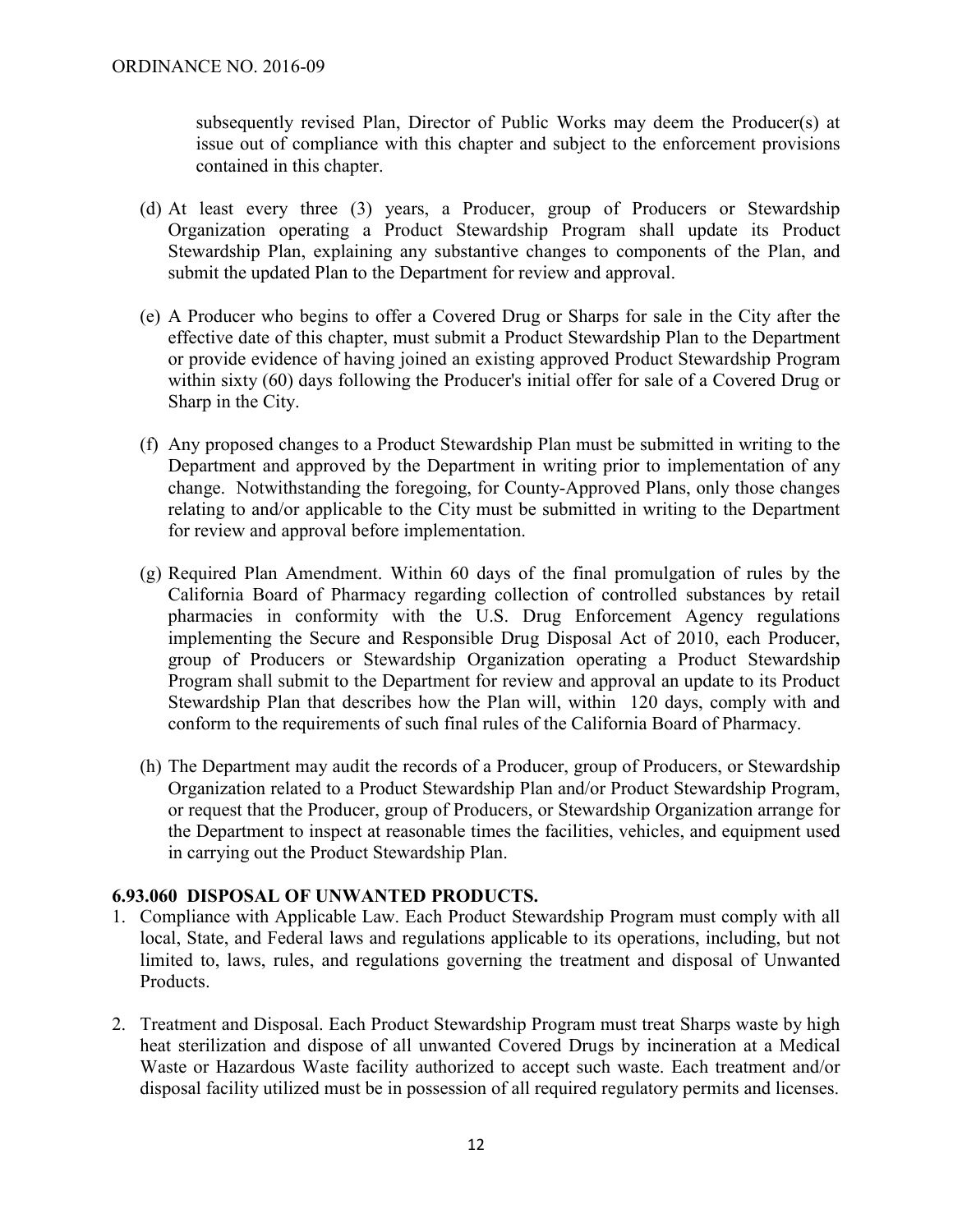- 3. New Technologies. Producers with Product Stewardship Programs may petition the Department for approval to use treatment and final disposal technologies, where lawful, that provide superior environmental and human health protection than provided by current Medical Waste or Hazardous Waste disposal technologies for Sharps and Covered Drugs if and when those technologies are proven and available. The proposed technology, at a minimum, must provide equivalent protection in each, and superior protection in one or more, of the following areas:
	- (a) Monitoring of any emissions or waste;
	- (b) Worker health and safety;
	- (c) Reduction or elimination of air, water, or land emissions contributing to persistent, bioaccumulative, and toxic pollution; and
	- (d) Overall impact on the environment and human health.
- 4. Packaging Separation. Each Product Stewardship Program shall encourage Consumer Generators to separa5te Unwanted Products from their original containers and packaging, when appropriate, prior to collection or disposal.

#### **6.93.070 PRODUCT STEWARDSHIP PROGRAM PROMOTION AND OUTREACH.**

- 1. A Product Stewardship Program must promote the Program to Consumer Generators, pharmacists, Retailers of Covered Drugs and/or Sharps, and health care practitioners (including, but not limited to, doctors and other prescribers, veterinarians and veterinary hospitals) as to the proper and safe method to storage and dispose of Unwanted Products.
- 2. A Product Stewardship Program shall include, but is not limited to, developing, and updating as necessary, educational and other outreach materials for use by Retailers of Covered Drugs and/or Sharps. These materials may include, but are not limited to, two or more of the following:
	- (a) Signage that is prominently displayed and easily visible to the consumer.
	- (b) Written materials and templates of materials for reproduction by Retailers to be provided to the consumer at the time of purchase or delivery, or both.
	- (c) Advertising and/or other promotional materials related to the Product Stewardship Program.
- 3. A Product Stewardship Program must prepare education and outreach materials that publicize the location and operation of collection locations in the City and disseminate the materials to health care facilities, Pharmacies, and other interested parties. The Program also must establish a website publicizing collection locations and Program operations and a tollfree telephone number that Consumer Generators can call to find nearby collection locations and understand how the Program works.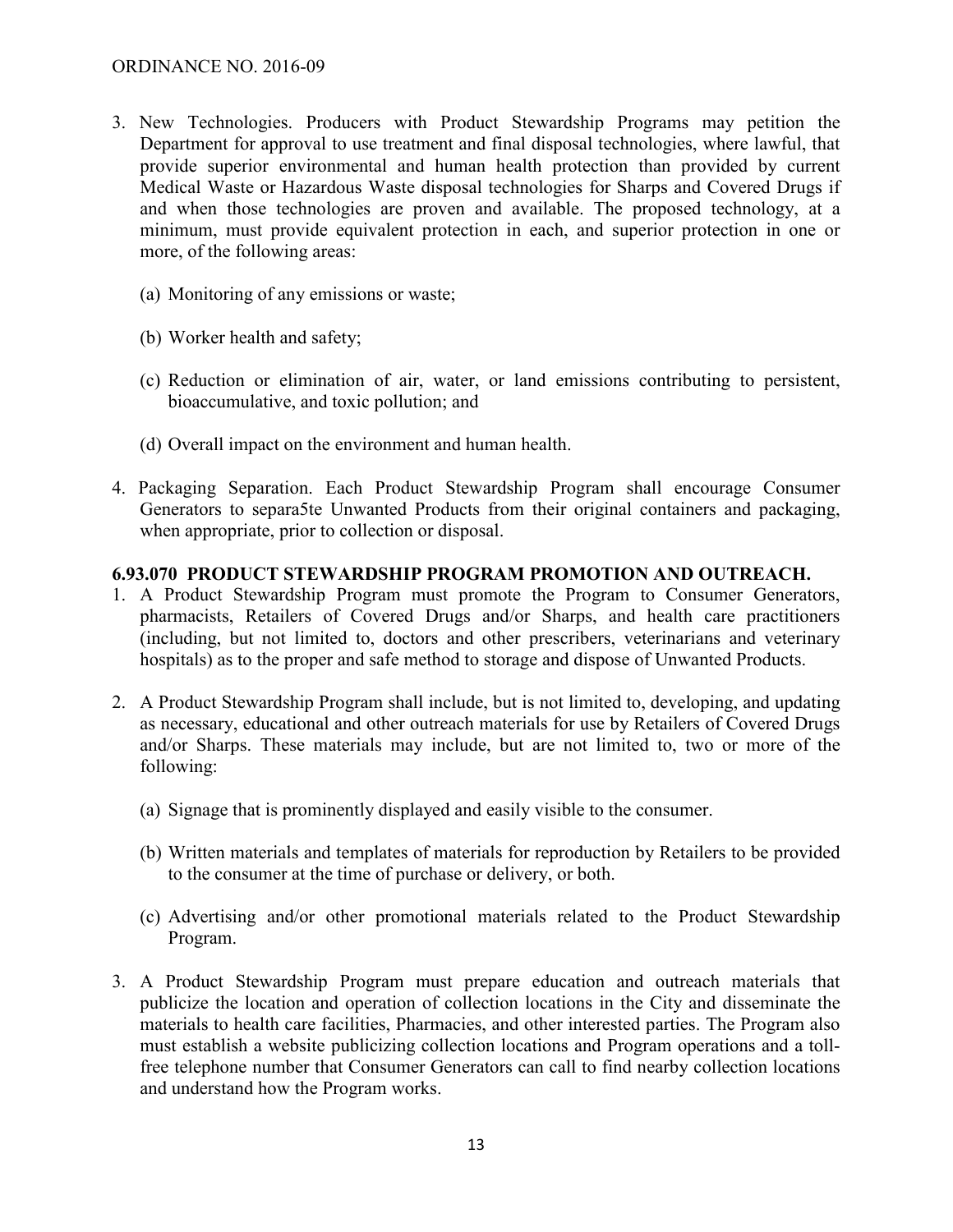### **6.93.080 RETAILER AND PROVIDER PARTICIPATION.**

- 1. Every Retailer and every Provider of Covered Drugs and Sharps in the City shall establish a system consistent with the requirements of this chapter for the collection of consumergenerated Covered Drugs and Sharps waste for proper disposal during the Retailer's or Provider's normal hours of operation, except that:
	- (a) A Retailer or Provider who does not sell or provide Sharps to consumers is not required to establish a collection system for Sharps waste; and
	- (b) A Retailer or Provider who does not sell or provide Covered Drugs to consumers is not required to establish a collection system for Covered Drugs waste.
- 2. Each system established by a Retailer or Provider for the collection and disposal of consumer generated Covered Drugs and Sharps waste shall include, at a minimum, the following elements:
	- (a) Subject to the limitations contained in Section 6.93.080(1) above and Section 6.93.080(5) below, each Retailer or Provider shall provide one of the following:
		- i. On-site collection system. Receptacles for the collection of consumer-generated Covered Drugs and Sharps waste within the Retailer or Provider establishment. The receptacle shall meet applicable state and federal standards for safe disposal of Covered Drugs and/or Sharps. The Retailer or Provider shall provide for the management and disposal of all consumer-generated Covered Drugs and/or Sharps waste that is collected at the Retailer or Provider establishment in a safe manner consistent with all state and federal laws and regulations; or
		- ii. Mail-back collection system. Prepaid and preaddressed mail-back envelopes in sufficient capacity for safe disposal of the Covered Drugs and/or Sharps sold or provided to a consumer and meeting applicable state and federal standards for safe disposal of Covered Drugs and/or Sharps.
	- (b) Signage prominently displayed within five feet of every public entrance to the Retailer or Provider establishment and easily visible to the consumer, indicating that the Retailer or Provider establishment collects consumer-generated Covered Drugs and/or Sharps waste from consumers.
- 3. A Retailer or Provider of Sharps must provide at no additional cost to the consumer an approved Sharps disposal container or containers sufficient to dispose of all Sharps purchased. A Retailer or Provider of Sharps may refuse to accept from a consumer Sharps waste that is not properly contained in an approved container. In the event of a refusal to accept Sharps waste, the Retailer or Provider shall provide the consumer with an appropriate container for proper disposal of said Sharps waste.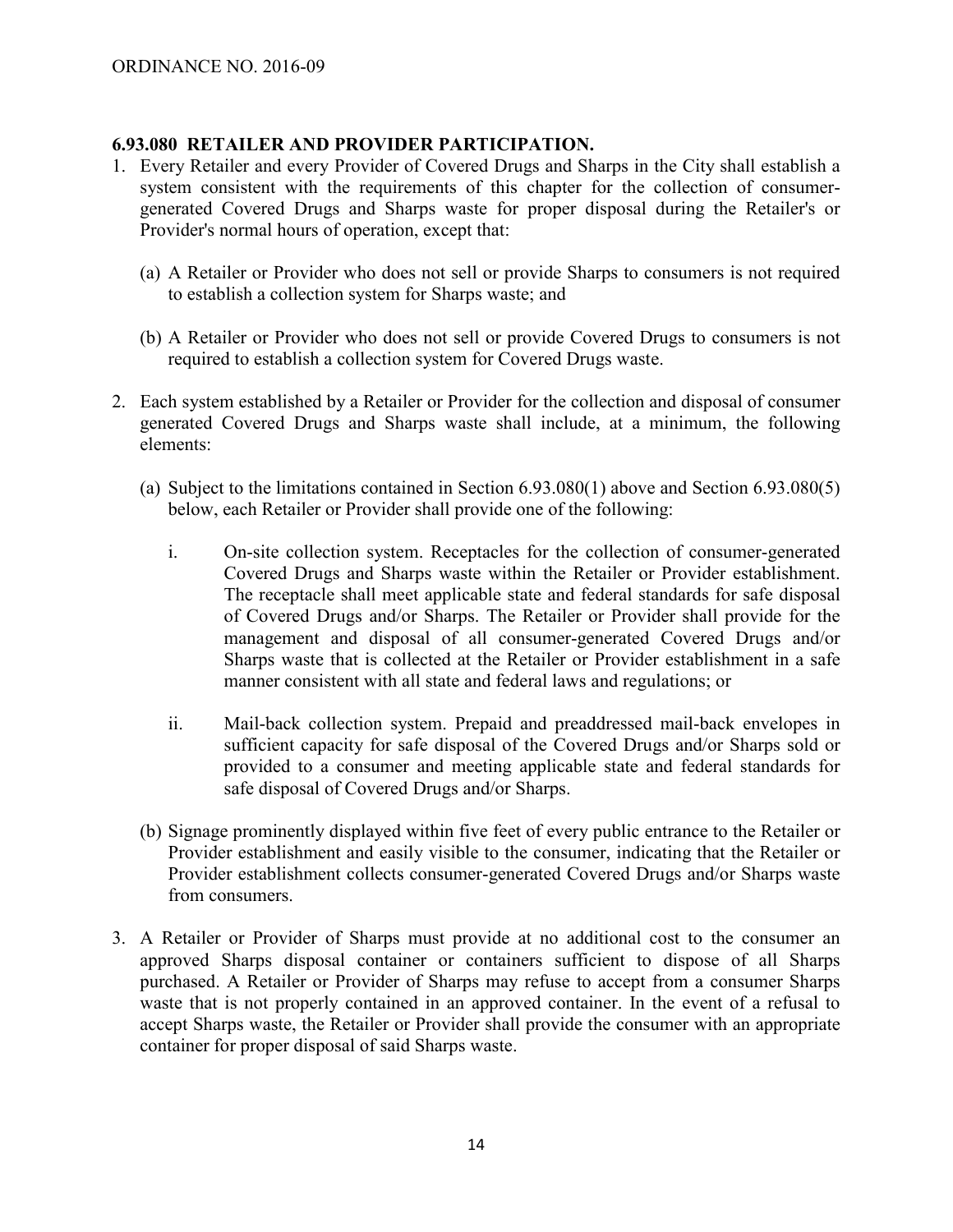- 4. Sharps disposal containers shall be either a rigid puncture-resistant container with a sealable lid approved by the U.S. Food and Drug Administration for the purpose of transporting Sharps for disposal or a pre-paid mail-back container approved by the U.S. Food and Drug Administration for the purpose of transporting Sharps for disposal.
- 5. All costs of participation by Retailers and Providers shall be paid or reimbursed by the Producer, group of Producers, or Stewardship Organization as part of its Program as provided in this chapter. Retailers and Providers shall not be expected to incur any costs for participation in a Product Stewardship Program.

# **6.93.090 LISTS OF PRODUCERS AND MANUFACTURERS OF COVERED DRUGS AND SHARPS.**

- 1. Within sixty (60) days after the effective date of this chapter (or at a later date as approved in writing by the Department), each Drug Wholesaler that sells any Covered Drugs and/or Sharps in the City must provide a list of the Producers of those Covered Drugs and/or Sharps to the Department in a form prescribed by the Department. Wholesalers must update and submit to the Department such list of Producers of Covered Drugs and/or Sharps by January  $15<sup>th</sup>$  of each calendar year.
- 2. Within six (6) months after the effective date of this chapter, or within six (6) months after a Retailer whose label appears on a Covered Drug or Sharps or on the Covered Drug's or Sharps' packaging starts selling the Covered Drug or Sharps in the City (or at a later date as approved in writing by the Department), and, thereafter, upon request from the Department, a Retailer whose label appears on a Covered Drug or Sharps or on the Covered Drug's or Sharps' packaging must provide the contact information of the Manufacturer from whom the Retailer obtains the Covered Drug or Sharps, including the mailing address, physical address, telephone number, and email address of the Retailer's point of contact at the Manufacturer.
- 3. Within six (6) months after the effective date of this chapter, or within six (6) months after a Covered Drug or Sharps repackaged by a Repackager is first sold in the City (or at a later date as approved in writing by the Department), and, thereafter, upon request from the Department, a Repackager whose label appears on a Covered Drug or Sharps or on the Covered Drug's or Sharps' packaging must provide the contact information of the Manufacturer from whom the Repackager obtains the Covered Drug or Sharps, including the mailing address, physical address, telephone number, and email address of the Repackager's point of contact at the Manufacturer.

# **6.93.100 REPORTING.**

- 1. On or before July 1, 2017 (or at a later date as approved in writing by the Department) and in each subsequent year, every Producer, group of Producers, or Stewardship Organization operating a Product Stewardship Program in the City must prepare and submit to the Department an annual written report describing the Program activities during the previous reporting period. The report must include, at minimum, the following:
	- (a) A list of Producers participating in the Product Stewardship Program;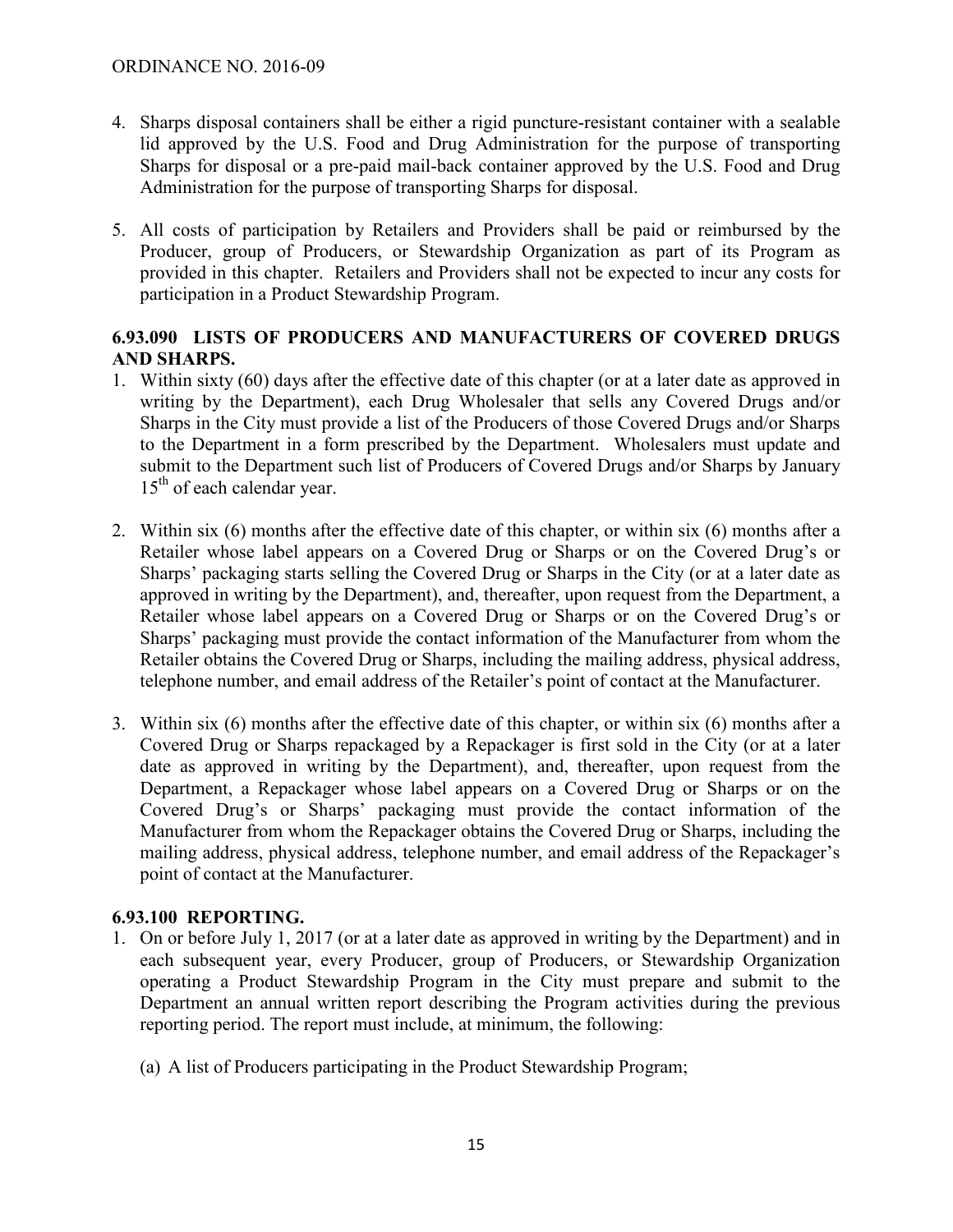- (b) A list of Retailers and/or Providers participating in the collection of consumer-generated Covered Drugs and/or Sharps waste;
- (c) The amount, by type and by weight, of Unwanted Products collected from Consumer Generators collected at each drop-off site and in the entire City and, if applicable, the total amount by type and by weight collected by a Mail-back Program;
- (d) A description of the collection system, including, without limitation, the location of each collection site and if applicable, locations where envelopes for a Mail-back Program are provided;
- (e) The name and location of disposal facilities at which Unwanted Products were disposed of and the weight by type of Unwanted Products collected from Consumer Generators disposed of at each facility;
- (f) Whether policies and procedures for collecting, handling, transporting, and disposing of Unwanted Products, as established in the Plan, were followed during the reporting period and a description of any noncompliance;
- (g) Whether any safety or security problems occurred during collection, handling, transportation, or disposal of Unwanted Products during the reporting period and, if so, what changes have or will be made to policies, procedures, or tracking mechanisms to alleviate the problem and to improve safety and security;
- (h) A description of public education and outreach activities implemented during the reporting period and their effectiveness, including, without limitation, the methodology used to evaluate the outreach and Program activities;
- (i) How the Product Stewardship Program complied with all other elements in the Product Stewardship Plan approved by the Department, including, without limitation, its degree of success in meeting any performance goals set by the Department as part of its approval of the Program; and
- (j) Any other information that the Department may reasonably require.
- 2. For the purposes of this section, "reporting period" means the period beginning January 1 and ending December 31 of the same calendar year.

#### **6.93.110 PROGRAM ASSESSMENT AND COLLECTION OF DATA**

- 1. At least once per year, at a time to be determined by the Department, each Product Stewardship Program will conduct a detailed characterization study of Unwanted Products collected at specified locations to help assess effectiveness of the Product Stewardship Program.
- 2. Assessments shall be conducted in a secure location with proper supervision, in full compliance with federal and state laws, rules, and regulations, and in accordance with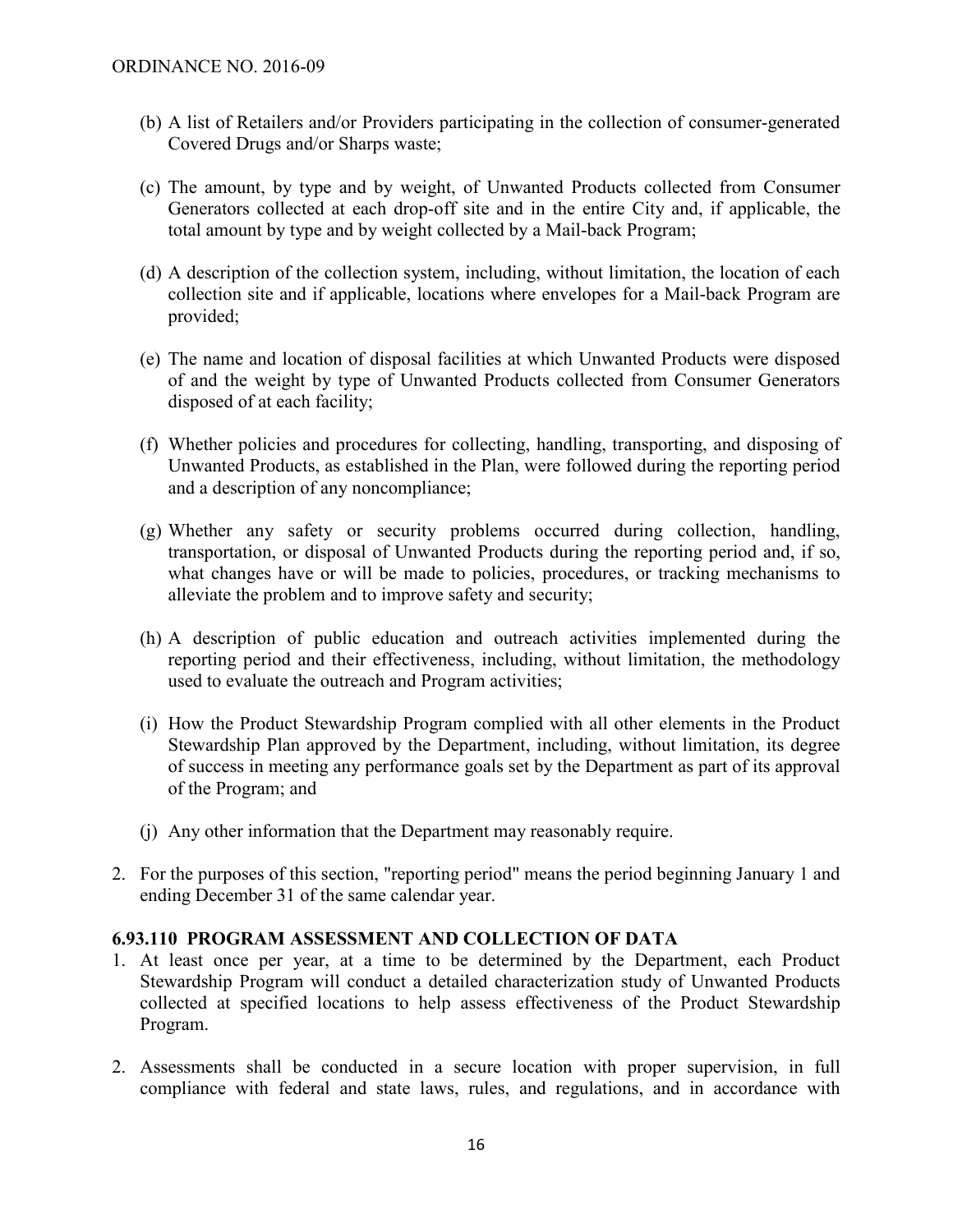guidelines issued by the Department.

- 3. Data collected from Program assessments shall be shared with the Department and other relevant agencies in a timely manner.
- 4. The Department may require additional assessments as needed to address problems or to help determine Program needs.

### **6.93.120 LIST OF PRODUCERS.**

The Department shall provide on its website a list of all Producers participating in Product Stewardship Programs approved by the Department and a list of all Producers the Department has identified as noncompliant with this chapter or any regulations adopted pursuant to this chapter.

### **6.93.130 REGULATIONS AND FEES.**

- 1. The Director of the Department of Public Works may, after a noticed Public Hearing, adopt such rules and regulations as necessary to implement, administer, and enforce this chapter.
- 2. The City Council authorizes the Director of the Department of Public Works to charge Producers or a group of Producers participating in a Product Stewardship Program fees to cover all costs the City incurs in administering and enforcing this chapter. Fees shall not exceed actual costs to the City. As soon as practicable, the Department shall submit to the City Council a proposed schedule of fees to be charged to Producers to cover the City's costs of administering and enforcing this chapter.

## **6.93.140 ENFORCEMENT.**

- 1. The Department shall administer the penalty provisions of this chapter.
- 2. It shall be unlawful for any person to violate any provision or fail to comply with any of the requirements of this chapter.
- 3. Any Person, Producer, Plan Operator or Product Stewardship Organization that violates or continues to violate the provisions of this chapter shall be subject to the penalties, remedies, and criminal, civil and/or administrative enforcement actions set forth in Title 4 of the Santa Cruz Municipal Code. Each and every day a violation of this chapter exists constitutes a separate and distinct offense for which enforcement action may be taken.
- 4. In determining the appropriate penalties, the Department shall consider the extent of harm caused by the violation, the nature and persistence of the violation, the frequency of past violations, any action taken to mitigate the violation, and the financial burden to the violator.
- 5. Whenever the City finds that a Person has violated a provision or failed to meet a requirement of this chapter, the City may order compliance by written notice of violation to the responsible Person pursuant to Chapter 4.10 of the Santa Cruz Municipal Code.
- 6. The Department may establish appropriate administrative rules for implementing this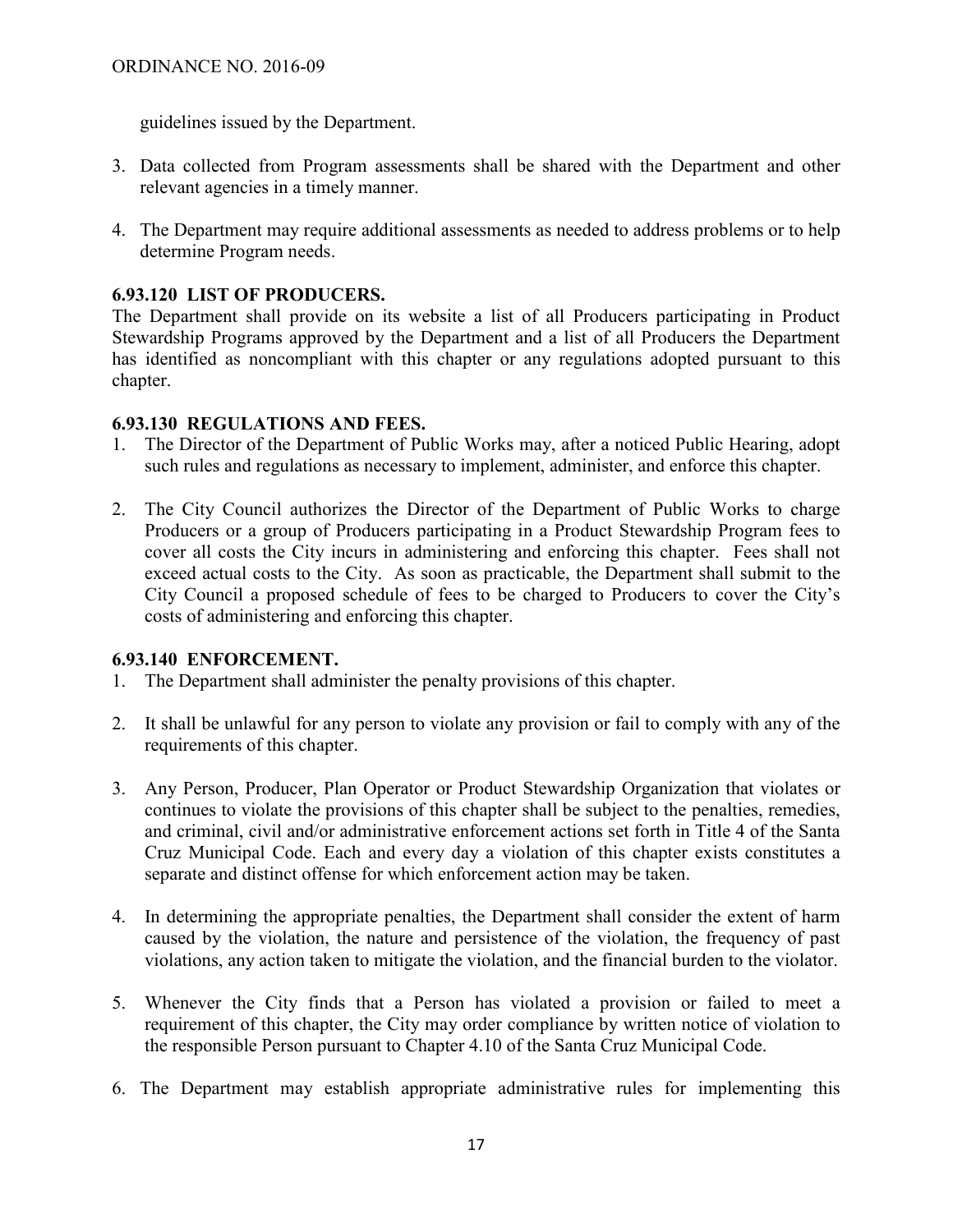chapter, conducting hearings, and rendering decisions pursuant to this section.

- 7. Upon the failure of any Person to comply with any requirement of this chapter and any rule or regulation adopted pursuant to this chapter, the City Attorney's office may petition any court having jurisdiction for injunctive relief, payment of civil penalties and any other appropriate remedy, including, without limitation, restraining such Person or Entity from continuing any prohibited activity and compelling compliance with lawful requirements. However, this subsection does not permit the City or any court of competent jurisdiction to restrain the sale of any Covered Drug or Sharps in the City.
- 8. Any Person who knowingly and willfully violates the requirements of this chapter or any rule or regulation adopted pursuant to this chapter is guilty of a misdemeanor. A conviction for a misdemeanor violation under this chapter is punishable by a fine of not less than fifty dollars (\$50.00) and not more than five hundred (\$500.00) for each day per violation, or by imprisonment for a period not to exceed six (6) months, or by both such fine and imprisonment.
- 9. The remedies provided by this chapter are cumulative and in addition to any other remedies available at law or in equity.

## **6.93.150 ADDITIONAL PROVISIONS.**

- 1. Disclaimer. In adopting and implementing this chapter, the City is assuming an undertaking only to promote the general welfare. The City is not assuming or imposing on its officers and/or employees an obligation by which they could be liable in money damages to any Person or Entity who claims that a breach proximately caused injury.
- 2. Conflict with State or Federal Law. This chapter shall be construed so as not to conflict with applicable Federal, State, and/or Santa Cruz County laws, rules or regulations. Nothing in this chapter shall authorize any City agency or Department to impose any duties or obligations in conflict with limitations on municipal authority established by State or Federal law at the time such agency or Department action is taken. The City shall suspend enforcement of this chapter to the extent that said enforcement would conflict with any preemptive State or Federal legislation subsequently adopted.
- 3. Severability. If any of the provisions of this chapter or the application thereof to any Person or circumstance is held invalid, the remainder of those provisions, including the application of such part or provisions to Persons or circumstances other than those to which it is held invalid shall not be affected thereby and shall continue in full force and effect. To this end, the provisions of this chapter are severable.
- 4. Nothing in this chapter, or the Product Stewardship Program in which Producers of Sharps and Covered Drug products who sell Sharps and/or Covered Drugs in the are required to participate, is intended to protect anticompetitive or collusive conduct nor shall this chapter be construed to modify, impair, or supersede the operation of any of the antitrust laws or unfair competition laws of the State of California or of the United States.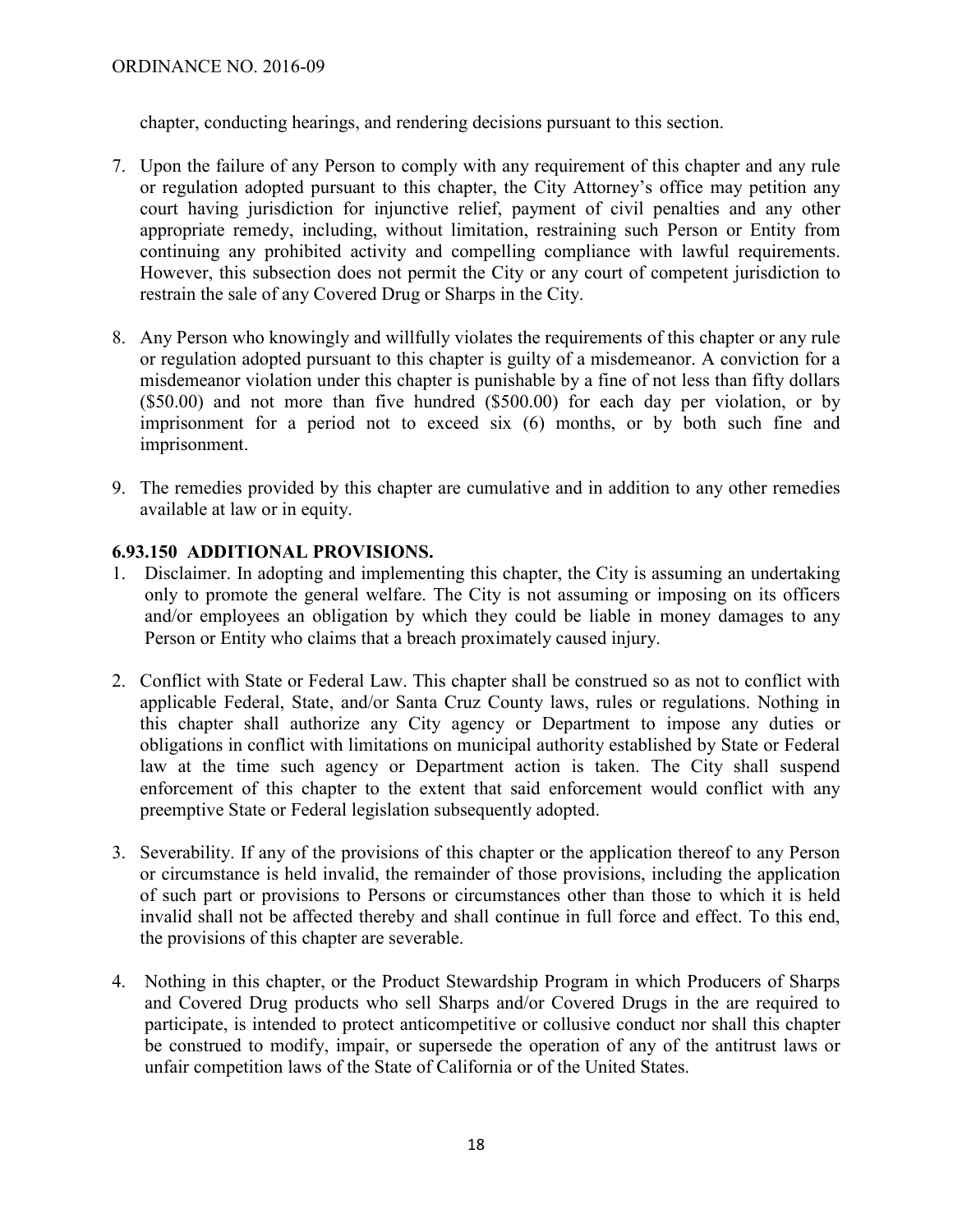### ORDINANCE NO. 2016-09

- 5. This chapter shall be construed in accordance with California State law, including but not limited to the Medical Waste Management Act set forth at California Health and Safety Code Section 117600, *et seq*., and shall not be construed in a way that would result in conflict with, or preemption by, any such state law.
- 6. Environmental Findings. This chapter is entitled to a categorical exemption of the California Environmental Quality Act ("CEQA") pursuant to 14 California Code of Regulations Section 15307, which exempts "actions taken by regulatory agencies, as authorized by state or local ordinance, to assure the maintenance, restoration, enhancement, or protection of the environment where the regulatory process involves procedures for protection."
- 7. This chapter shall be in effect for a period of ten (10) years following enactment.

## **SECTION II**

This ordinance shall take effect and be in force thirty (30) days after final adoption.

PASSED FOR PUBLICATION this  $28<sup>th</sup>$  day of June, 2016, by the following vote:

AYES: Councilmembers Noroyan, Lane, Terrazas, Posner, Comstock; Vice Mayor Chase; Mayor Mathews.

NOES: None.

ABSENT: None.

DISQUALIFIED: None.

APPROVED: ss/Cynthia Mathews, Mayor

ATTEST: ss/Bren Lehr, City Clerk Administrator